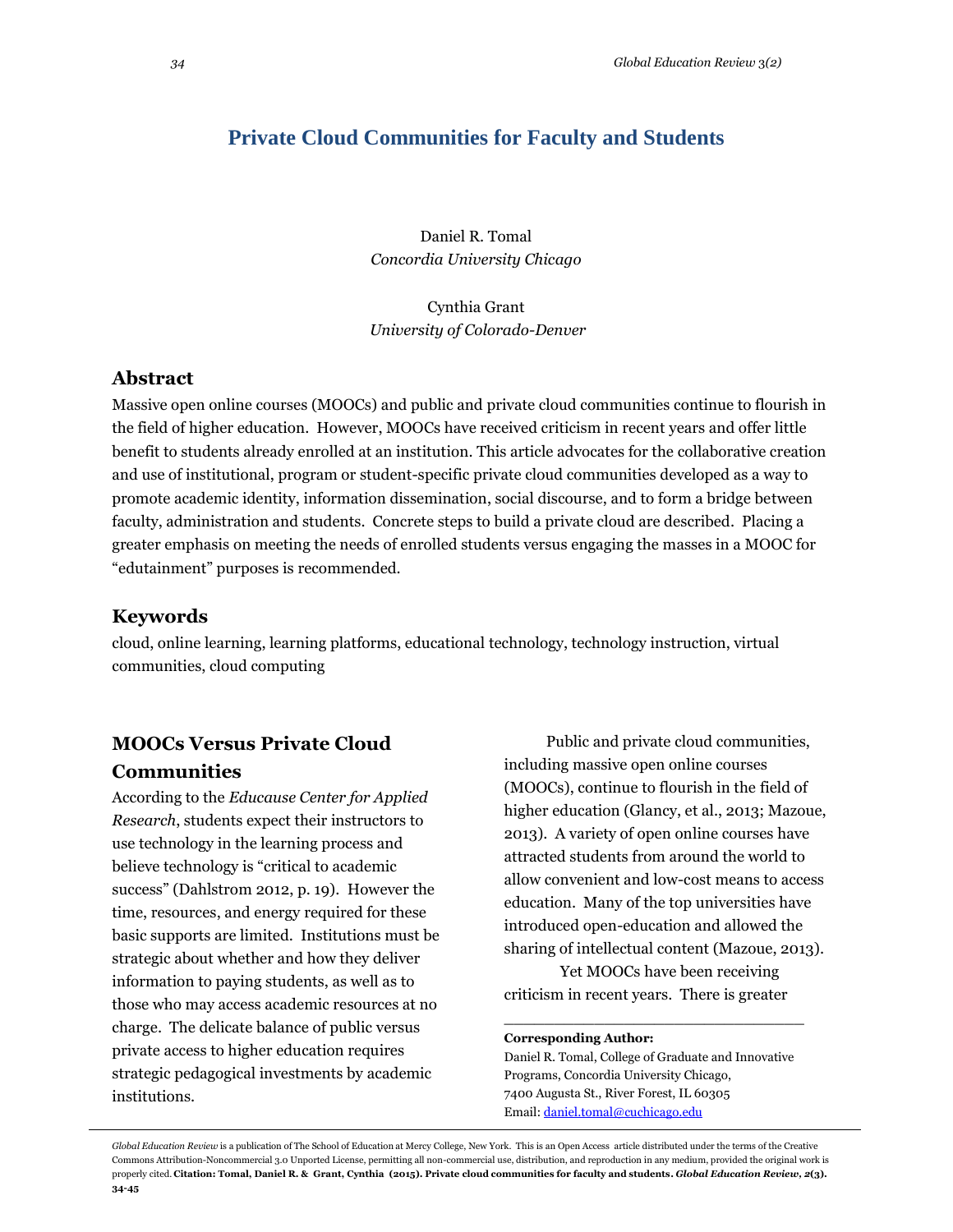awareness of the difference between the "edutainment" associated with a MOOC, and the experience of demonstrable learning that takes place in a higher education classroom with students who are aiming to attain a degree. MOOCs offer a public access platform to deliver pre-recorded information in an online format to thousands of people at the same time. The median average enrollment in a MOOC is 42,844 students (Jordan, 2014), while the commonly cited completion rate of all students who enroll in a MOOC is less than 10% (Rivard, 2013). These public access courses are often created by an institution's academic "celebrity" (Shea, 2014) or "superprofessor" (Rees, 2013), and draw non-academic students who often already hold a college degree. These "courses" do not function as a true college level course (i. e. one that is carefully connected to a systematic development of student learning outcomes), but may be a way to market an institution.

Despite the current trend in open online course delivery, many institutions (especially those who would be unable to attract "masses") do not need a MOOC, at least not as it currently stands as a showcase for upper tier institutions with ample funding to support its creation, marketing, and implementation. Additionally, students who are already enrolled in higher education rarely benefit from them. A MOOC seldom offers course credit or an incentive for participation among students who are already enrolled at a higher education institution. For students who are paying for their education with the goal to graduate with an academic degree, a private learning community that is tailored to their needs may be a much better fit to aid their experience.

The use of private cloud communities in higher education is a pedagogical resource that can be designed and implemented based on the needs of the institution, a specific educational program or track, or target population of students. Unlike a public community that is an open access online resource, a private cloud operates within a firewall and offers a more intimate way for students to build a social connection.

The critical nature of social connection in an online community is well documented in higher education. Increased engagement in learning occurs through online connections between students and faculty when there is a shared intellectual pursuit (Lambert & Fisher, 2013). Benefits include academic success, retention (Boston et al., 2009) and decreased social isolation (Delahunty, Verenikna, & Jones, 2014). The content and management of this type of online community is privately owned and managed (in this case, by the academic institution). A private cloud community can take many shapes. Examples may include a program Facebook page, a LinkedIn group for a college within an institution, or a Wiki for a course. One useful way to design and implement a cloud is through the use of password-protected online resources available only to enrolled students. We propose the creation of a private cloud as a way to promote academic identity, information dissemination, social discourse, and to form a bridge between faculty, administration and students.

The use of online platforms is the predominant medium for disseminating information to a wide group of stakeholders in higher education. Historically, traditional online technologies have been dependent on digital experts with coding and web-creation expertise. However, the current era of web technologies are collaborative, user-friendly, and typically involve combined resources across disciplines. Thus, the dependence on technological experts to create a web page is diminishing. Table 1 reflects the transition from traditional technologies to the current landscape of online pedagogies now available to academic institutions.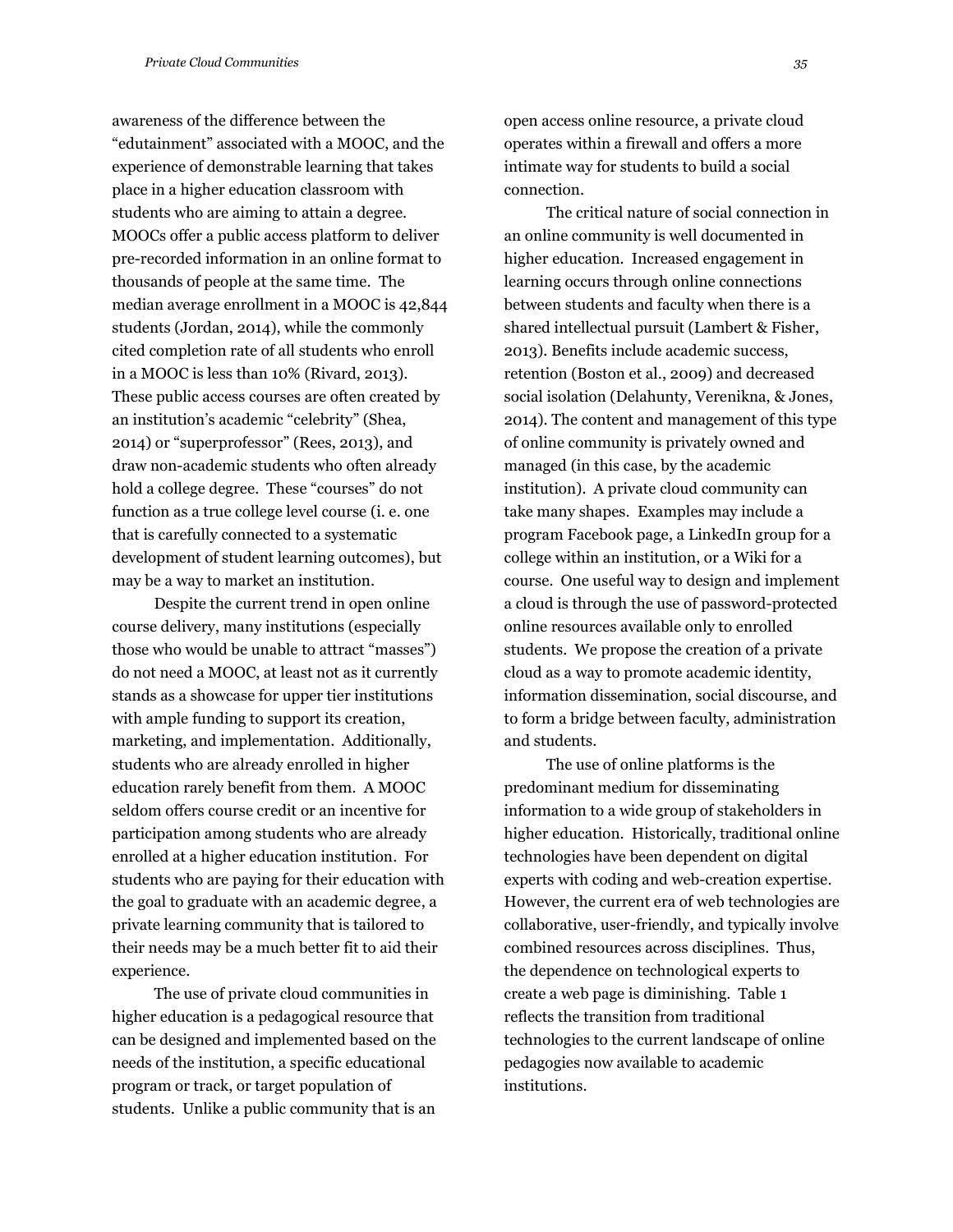| <b>Traditional Technologies</b>       | <b>Current Online Technologies</b> |
|---------------------------------------|------------------------------------|
| Required technological and web design | Requires minimal involvement by    |
| expertise                             | information technologies staff     |
| Individual expert input               | Collaborative expertise            |
| Copyrighted content and process       | Open source options                |
| High cost                             | Low to no cost                     |
| Content driven by administrators      | Student and program based content  |

#### **Table 1 Transitions to current online technologies in higher education**

With this model, greater emphasis is placed on meeting the needs of enrolled students, as opposed to attempting to engage the masses in a MOOC for edutainment purposes. It allows us to shift focus from the academic publicity attached to MOOCs, to resources that can be used to increase the responsibility of education management from the student to the institution. Private cloud communities can be created on a small or large scale. For example, an institution may decide to design a private virtual community for each academic major in an undergraduate setting or for student populations such as Veterans or parenting students; masters-level programs may elect to create a cloud community for program concentrations, while doctoral programs might use private clouds for the dissertation experience. Each of these clouds would contain different content and would be aimed at a different target audience, yet their development and functioning would have similar qualities, as described here.

# **Step One: Identify technological supports available from the institution**

At most institutions, private cloud communities are a fundamental aspect of learning

management systems (LMS). The LMS can house the development and delivery of a cloud community for students and is the starting point for building this resource within an institution. Each LMS requires a systems administrator to be the lead developer, designer, and supervisor of the system. In most cases the systems administrator will be the point of contact and gatekeeper for building a cloud community. Therefore, it is imperative that the person spearheading a cloud initiative establish a relationship with this person prior to moving forward with discussions at the institutional level.

The systems administrator is responsible for providing technical leadership and operational support for the learning management system, including system configuration, content migration and end-user support. The administrator interfaces directly with the learning management system parent company (e. g., Blackboard, Sakai, Moodle, Canvas, Desire2Learn) and campus stakeholders to define and ensure successful technical implementation and delivery of information to students and faculty. This person is a technical resource who is most likely responsible for developing strategies for evaluating, integrating,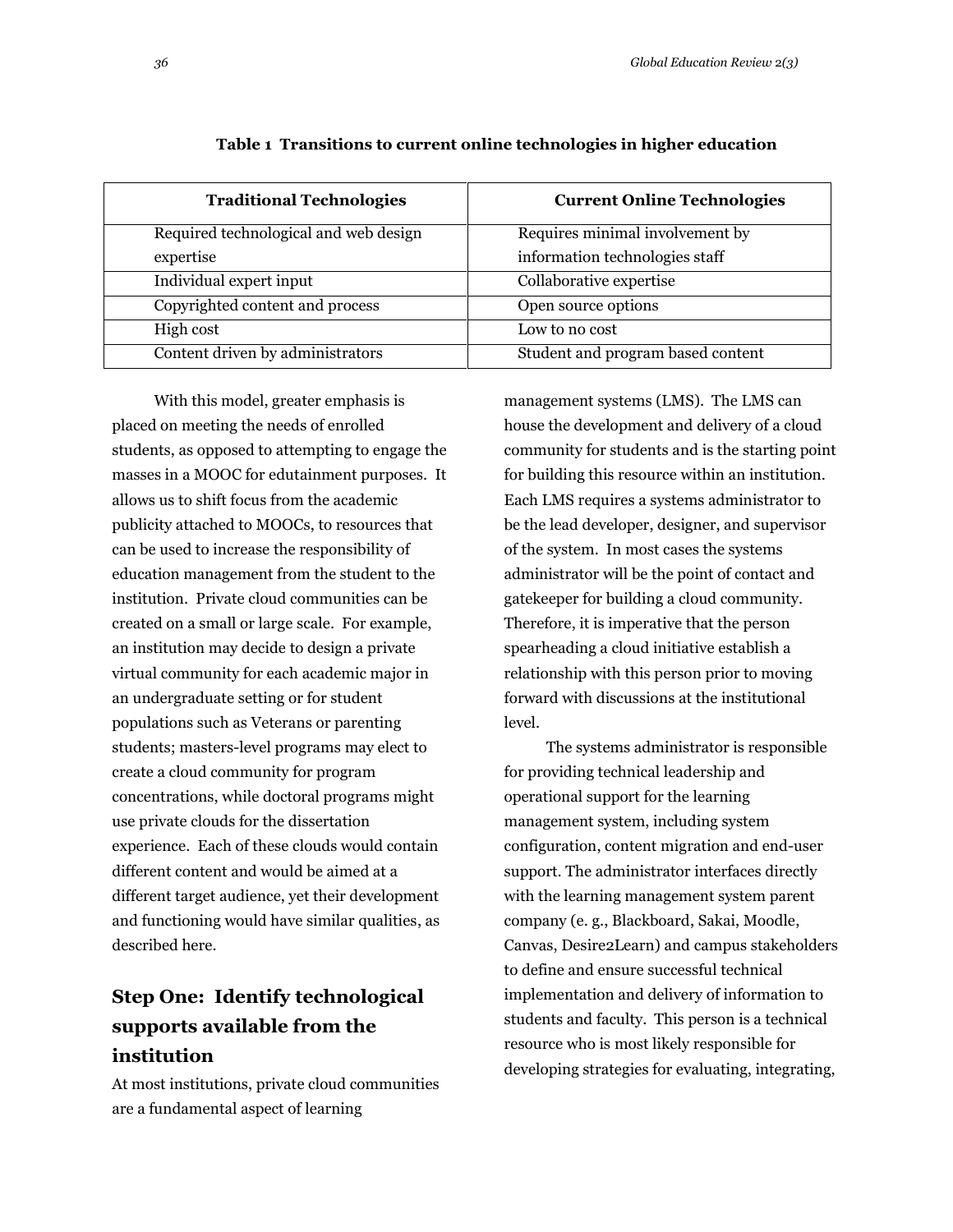and supporting web technologies such as a cloud community.

To begin the exploration of this process, the program leadership team might first meet with the LMS systems administrator to discuss the idea of how to deploy academic content to degree seeking students, regardless of whether students are attending classes online or face-toface. Due to the prevalence of LMS use, using the existing platform that is already in place for 91% of institutions in America is an obvious starting point. However, it is also possible to build publicly accessible virtual communities in other open source cloud based tools, such as Google Drive, Box, or Microsoft OneDrive.

The systems administrator can meet with faculty to brainstorm preliminary ideas regarding what one hopes to accomplish pedagogically using technology. In the beginning stages of planning, the phrase "cloud computing" may a foreign concept to the team, which will likely be comprised of faculty who are unfamiliar with instructional technology. However, the systems administrator should have a good grasp on how to explain the availability of information technology resources with the campus.

# **Step Two: Identify costs (if any) to establish a virtual cloud community within the LMS**

There is a fair amount of diversity in the availability, performance, and reliability of course and learning management systems used in higher education. Yet, regardless of the system selected for use at a particular institution, LMS platforms are universally flexible, customizable to the needs of the institution, and affordable.

Learning management systems operate using a secure password-protected Internet connection. In most cases, registered students must login through the institution's website to access their account. A private cloud can be designed specifically within an institution so that it is only available to designated users. Since information is stored in 'the cloud,' there are no hardware or server maintenance costs, making the service a sound, strategic pedagogical investment for institutions to adopt.

Learning management systems are reported to be easy to manage and require less overhead expense to administer. Many do not charge fees on a per user basis (Harrison 2012), making it affordable to both large and small institutions. In some cases, the LMS may charge for the add-on packages, such as those allowing for synchronous, recordable video chats. While these features are highly beneficial, they require a more advanced, time-consuming level of interactivity and should only be considered if funds are available.

For institutions that already have an LMS in place, there is likely to be no additional overhead cost related to the use of the existing platform given that most of the major vendors already have this option built into the LMS package used by the institution. Thus a project such as this is likely to be administratively approved due to the lack of additional operating expenses.

However, if an institution must invest in purchasing add-on capabilities to create a virtual community in an existing LMS, or if human resources (i.e. the systems administrator) must be devoted to build the community, a costbenefit analysis of the development of the cloudbased community would be helpful to make a case for adding this feature (see Table 2).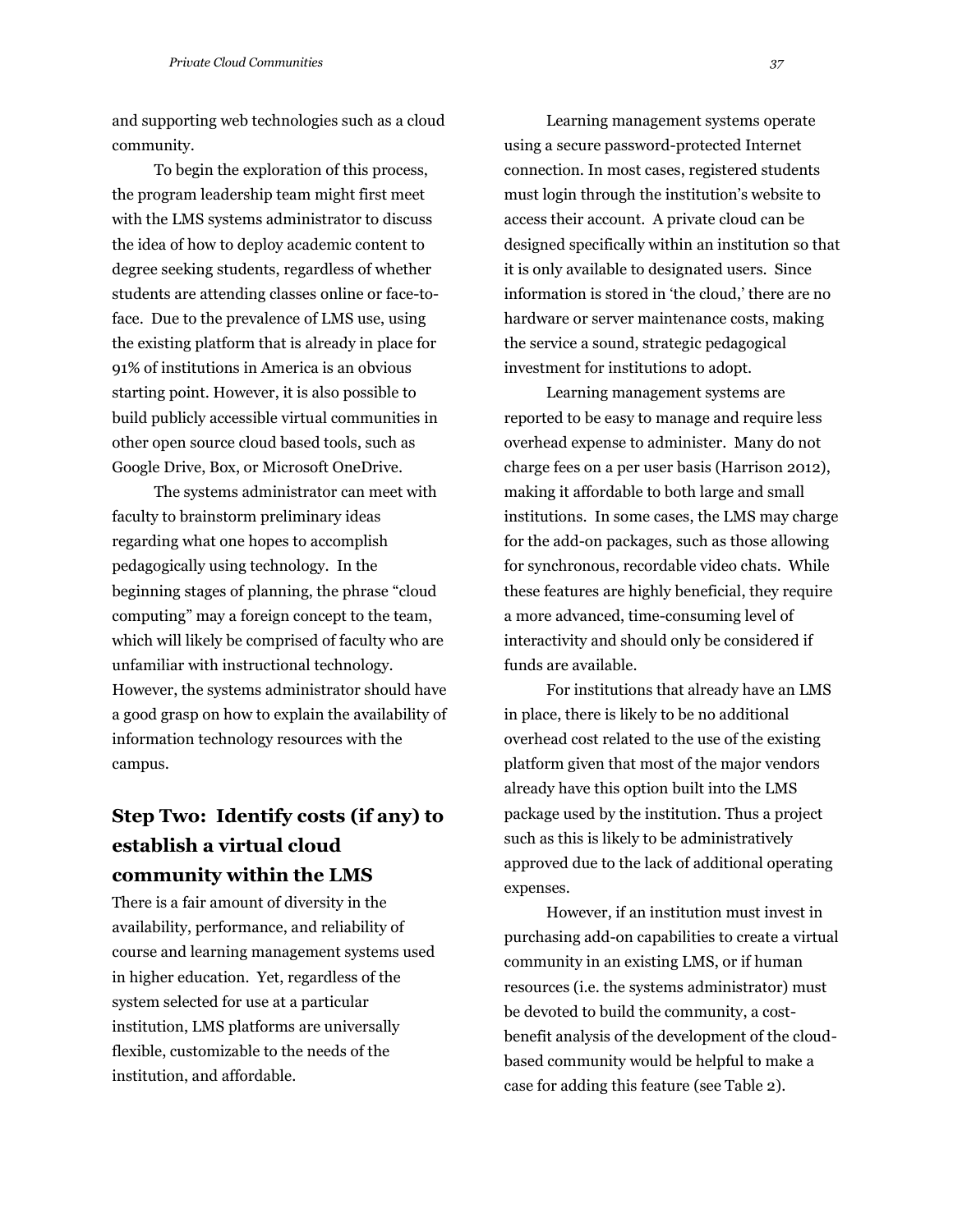|                                    | <b>Costs</b>                                                                                                                                                                                             | <b>Benefits</b>                                                                                                                                                                                                                                                                                                                     |
|------------------------------------|----------------------------------------------------------------------------------------------------------------------------------------------------------------------------------------------------------|-------------------------------------------------------------------------------------------------------------------------------------------------------------------------------------------------------------------------------------------------------------------------------------------------------------------------------------|
| <b>DIRECT</b><br><b>TANGIBLE</b>   | Equipment (hardware, software)<br>1.<br>Communication to students and<br>2.<br>faculty<br>Project development<br>3.<br>Internal staff<br>a.<br>Consultants<br>b.<br>Expenses for data entry<br>c.        | Reduced costs of leadership time<br>1.<br>Better coordination of learning experience<br>2.<br>Reduced operating costs (e.g., decreased<br>3.<br>time spent by administrative offices<br>providing forms and explaining procedures)<br>Expanded pedagogical coverage<br>4.                                                           |
| <b>INDIRECT</b><br><b>TANGIBLE</b> | Anxiety related to use of<br>1.<br>information technology<br>Faculty time spent providing<br>2.<br>resources to build cloud-<br>community<br>Necessary updates to cloud-based<br>3.<br>resource database | Improved institutional identity<br>1.<br>Greater clarity for candidates and faculty<br>2.<br>regarding the program process<br>Increased communication across institutions<br>3.<br>Nurture relationships<br>4.<br>Expand development of independent research<br>5.<br>Universal of information to all students and<br>6.<br>faculty |

### **Table 2 Cost-benefit analysis of a private cloud-based community**

# **Step Three: Develop the homepage for the cloud community**

Once administrative approval has been granted to develop the cloud, faculty and students should think through key content that could be included on the program or student specific cloud community. First and foremost, focus on the homepage to ground the audience and to set the tone and identity for the private community at the institution. A video welcome is strongly recommended to bring to life the web-based connection to leadership within the program or undergraduate and/or graduate school. The video clip should be short and offer an introduction to the key faculty within the program and to orient the viewer to the cloud community. The institution may have

audiovisual services available on campus to assist, or faculty can record brief, professional introductory clips using programs such as Windows Live Movie Maker or iMovie. Most smartphones allow for the creation of videos that can be uploaded to YouTube and then inserted on the homepage.

Alternately, consider posting faculty profiles and photograph*s* of key people involved with students. The ability to "see" program, departmental faculty and administration is an easy way to help nurture relationships through web technology. A well-developed private cloud may even have student specific introductions to foster student-level connections. These steps help personalize an academic experience in a way that cannot be accomplished in a MOOC.

Contact information is a necessity and can all be placed in a column on the home page.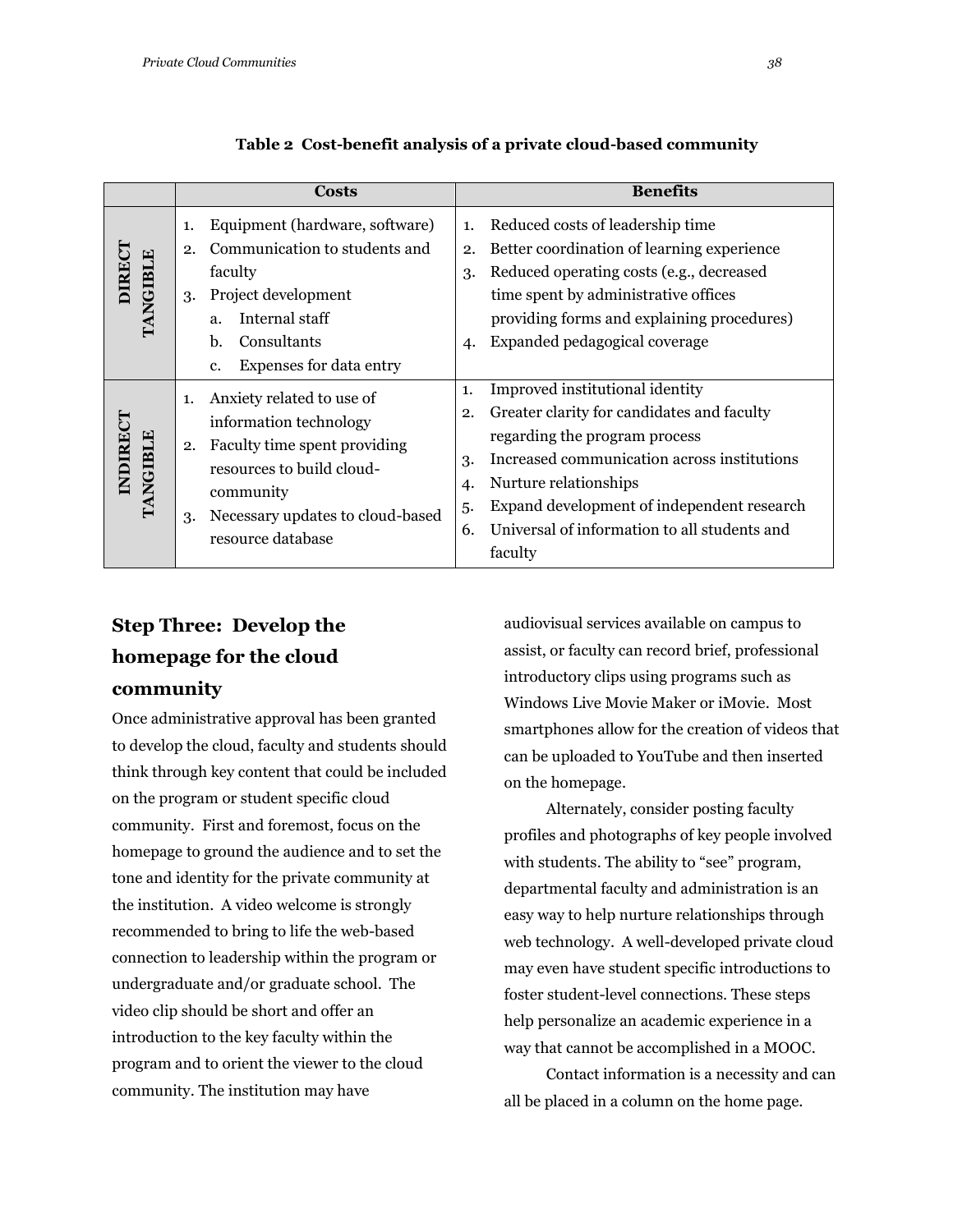Students and faculty should know exactly where to call, where to click, and where to go for administrative issues relative to the scope of the cloud; this may include program advising, financial aid, and registration information. Some LMS platforms will connect directly to registration and email systems so that users can more readily access these services from the cloud.

If real-time chat is available through the LMS, consider posting a link to "chat live" with program advisers or faculty during certain business or office hours. Faculty do not need to be tethered to their computer screens during this time, but can have notifications sent to their smartphones or instant message alerts to let them know someone would like to connect with them. In most cases these chat sessions can be recorded and archived for future student use. These connections offer personalized support to registered students, with the potential for improving their connection to an institution.

Documents containing frequently asked questions (FAQ's) are helpful to post on the home page. For example, the development of FAQ information sheets for topics in a doctoral program such as the comprehensive exam, elements of the dissertation proposal, and graduation requirements can be posted. This can help build a community of learners and support open sharing across the institution and community. Other topics might include writing samples, student counseling resources, and program-specific commonly asked questions.

Announcements are another logical category to place on the home page for the cloud. The nature of cloud-based computing is that text, documents, RSS feeds, and other media

sources can easily and regularly be updated or replaced. Announcements could contain realtime news regarding students who have successfully completed work, received awards or recognition, secured employment, or acceptance into advanced graduate programs. Cloud communities that are housed through the institution's LMS are password-protected and offer a greater level of security and privacy than social media outlets. Thus, the community cloud is an excellent place to promote accomplishments of students while they are still connected to the institution.

Similarly, newsletters, bulletins*,* or blogs related to an institution, program, or college would be other appropriate documents or links to post on the home page. Of added benefit, the very nature of using web-based links on a cloudbased virtual community is that any time public websites are updated (i.e., a departmental blog or website), the link within the cloud will automatically update as well.

# **Step Four: Develop an organizational plan for the cloud**

The homepage serves as a landing page for basic information and contacts related to the program of study or student population. Begin to think about categories of information to include in the cloud-based community. In most LMS platforms, these categories will serve as a table of contents or navigation page for the user. Each cloud community will have different content and organizational categories. A sample list of categorical tabs for a cloud designed for Veteran students is listed in Table 3 alongside a potential organization for doctoral students.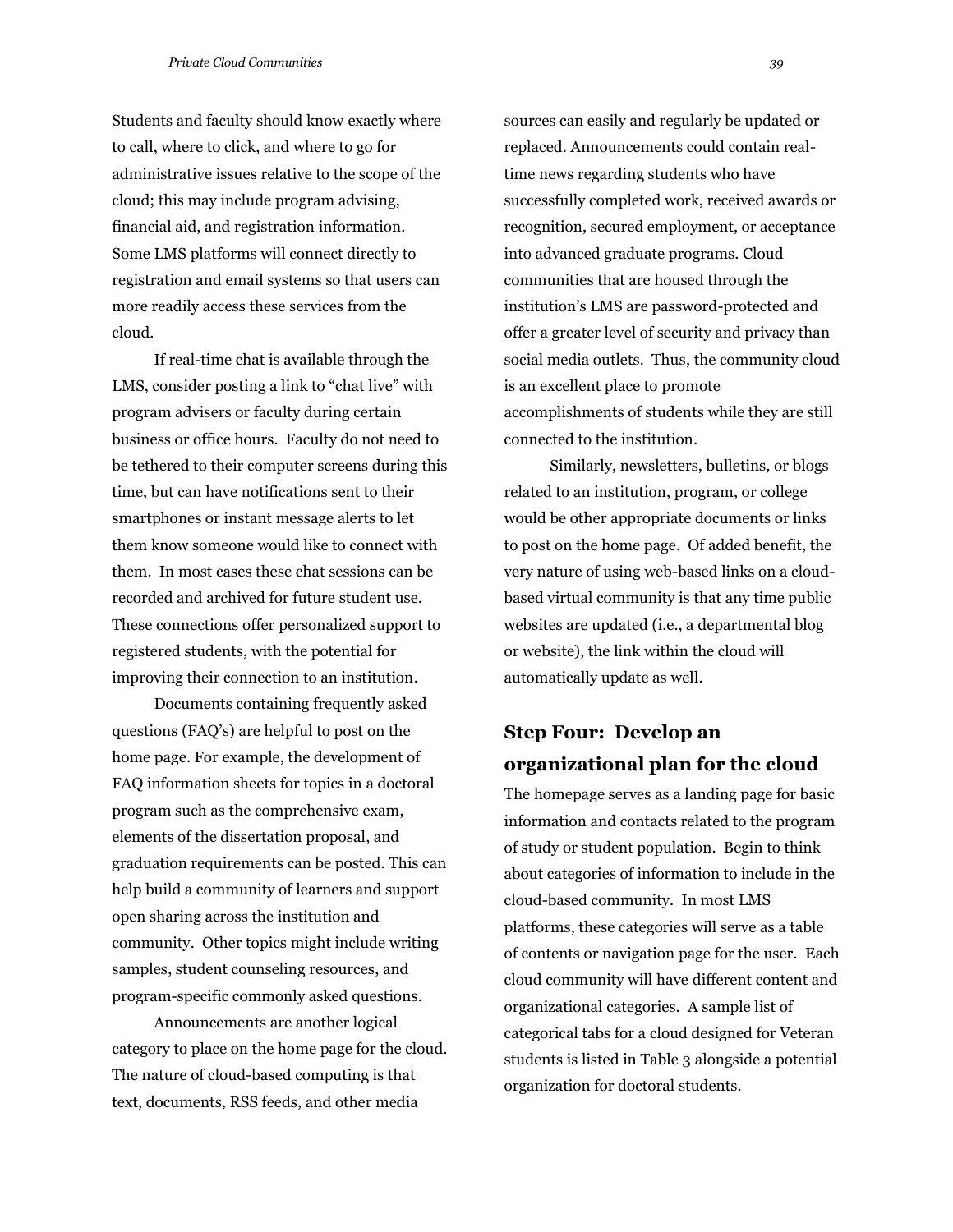| <b>Student Veteran Cloud Categories</b>    | <b>Doctoral Program Cloud Categories</b> |  |
|--------------------------------------------|------------------------------------------|--|
| Student home page                          | Student home page                        |  |
| Veteran education benefits                 | Writing resources                        |  |
| The Yellow Ribbon Program                  | Research help                            |  |
| Student Veteran groups                     | Dissertation proposal                    |  |
| Advising for Military and Veteran students | Program timeline                         |  |
| Counseling resources                       | Program forms                            |  |
| Writing lab                                | Comprehensive Exam                       |  |
| Math Lab                                   | <b>Dissertation Defense</b>              |  |

#### **Table 3 Sample categories for cloud tabs based on targeted student community**

Additional tabs can be added or rearranged by the systems administrator or the instructional designer of an institutionally based cloud-community.

Experienced faculty members know all too well the repeated questions and confusion experienced by students, whether related to academic advising and graduation requirements, the transition from military to college life, the comprehensive exam and more. The importance of developing a strong organizational plan of information to be included on the cloud is intended to decrease the burden placed on faculty so that a large amount of reliable, useful information can be disseminated and shared with others.

## **Step Five: Gather materials for the cloud**

One of the great benefits of developing a virtual cloud community is the ability to filter relevant, timely, and useful information that can be shared among faculty and students in one collegial place. An extensive, rich pool of information exists on the web that is waiting to be found. Yet students may be unaware of these resources and need assistance in determining their reliability and relevance. Faculty who provide materials for the cloud can guide students towards scholarly resources relevant to writing of papers, completing course

assignments, and meeting program expectations.

## **Who can help build a cloud community?**

It would be best if one faculty member (preferably a program coordinator or department chair) is designated as the resource collector for the assembly of materials to be placed on the cloud. This person should be the point of contact for gathering materials, evaluating their appropriateness in relation to the content focus of the cloud community, to cull out duplicate submissions from various faculty members, and to serve as a point of contact for future requests to add resources.

Using the organizational plan developed in Step Four, determine who would be a good source for sharing information regarding each of the tabs to be included in the cloud database. Program leaders may want to send out a group email to faculty, staff, and current students with an explanation of the purpose of a private virtual cloud community for the programs, and a list of the main categories. This email should include a request to share web-based links that may be useful for others to access or other personal materials they are willing to share.

The email request to faculty should include the organizational plan of categories that will be used to create the cloud. Request for best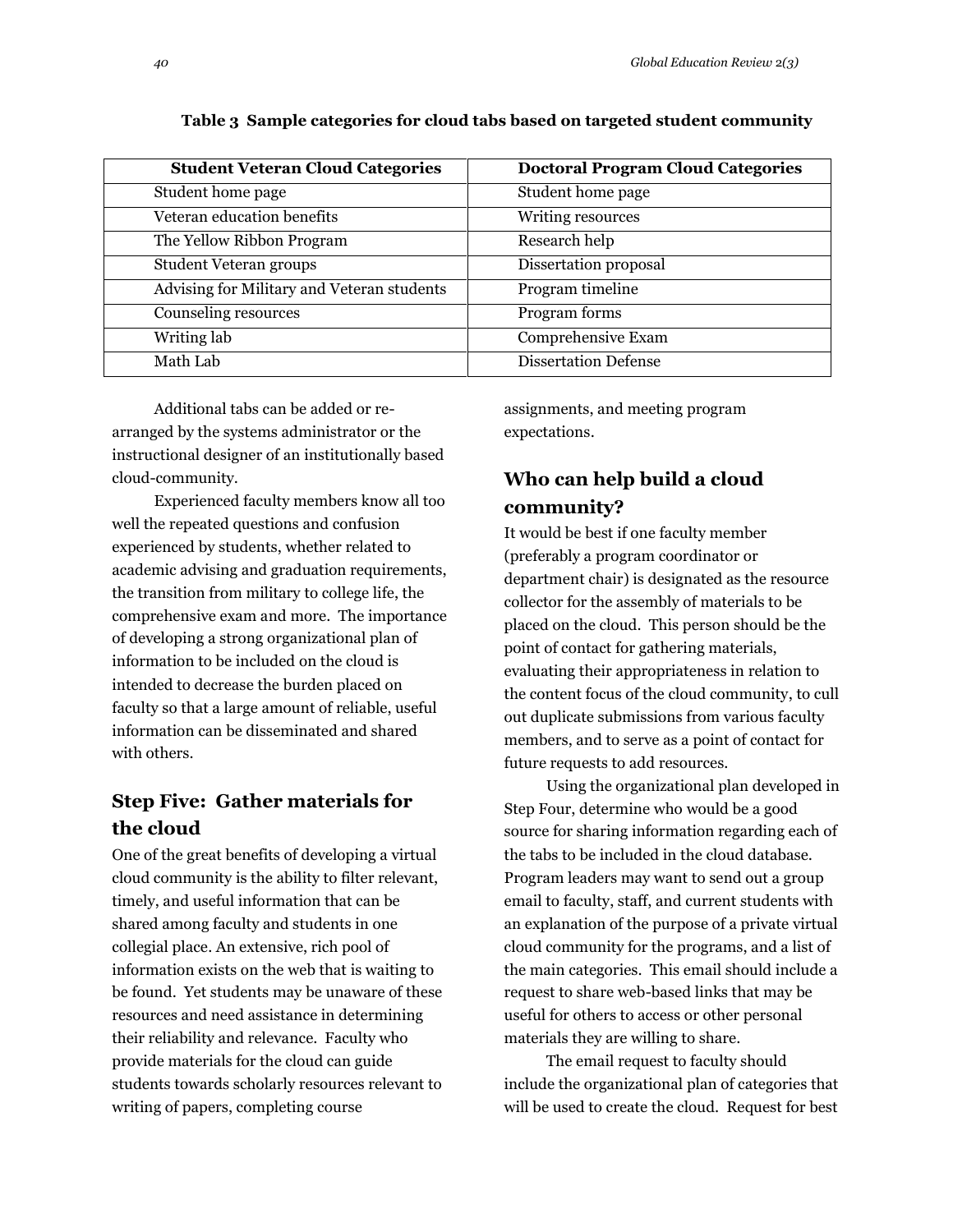practices, sentinel articles or references, helpful websites, video tutorials, or databases are recommended. Faculty holds valuable expertise that can be used and shared by others to aid in the successful completion of a degree program.

Staff involved with writing assistance available at the institution, statistical tutoring, or programmatic issues are excellent sources of information and should be solicited for input as well. For example, the library or media center may have templates available to aid with writing issues; a tutoring center on campus may have decision trees available for choosing statistical tests needed when preparing graduate theses and dissertations. Either of these institutionally- based resources can be disseminated to a much broader student base if they are posted on a cloud. Since the cloud is private within the LMS, the authors do not need to be concerned about the distribution of institution specific materials to non-registered students.

Current students can be an excellent source for sharing timely resources and materials that have been useful for their own academic journey—some of which may be unexpected and could possibly expand the predetermined categories. In one such case, students recommended sites for reference management software such as Mendeley, End Note, and Zotero, that the leadership team had not previously thought to include.

## **What to include in a private cloud community**

The database of information to be placed on the virtual cloud community will encompass a compendium of resources gathered by faculty, staff, and students—most of which will be directly linked to the resource itself that is available fully online to avoid copyright infringement. Information to be included typically falls into three categories: programspecific forms, institutional resources, and webbased publicly available materials.

Program-specific forms are ideal materials to place on the cloud. Documents of this nature may include forms for faculty and students relevant to a degree program such as contact or intake forms, enrollment or course completion forms, program sheets, and other administrative documents specific to the institution. If these forms are available on an institution's main portal, the systems administration may be able to link the cloud to the portal so that any updates to the forms will automatically update on the cloud. Using the cloud community to store program documents can reduce the amount of administrative time devoted to sending notices and paperwork to students and faculty. It also ensures that faculty and students will have access to the most current and necessary forms whenever they are needed.

Institutional resources are unique to each institution of higher education and to each department offering programs and degrees; they are also some of the most valuable resources available to students preparing term papers, theses and research papers. Resources might be provided to students regarding the institution's content and structure guide for theses and research papers, and/or a form-and-style guide specific to writing within a discipline. If these resources do not yet exist, links to academic and research writing guides and publications available online may be reviewed and selected as exemplars to provide direction for the student.

Content and structure guides are publicly available online and could be added to a cloudcomputing database of resources. Some guides are generalizable and can be applied across disciplines. A web search for "guidelines for writing research papers and theses" yields many options available as a PDF. Instructor-created resources and handouts that are typically distributed in person may be shared with a much broader audience in the cloud-community.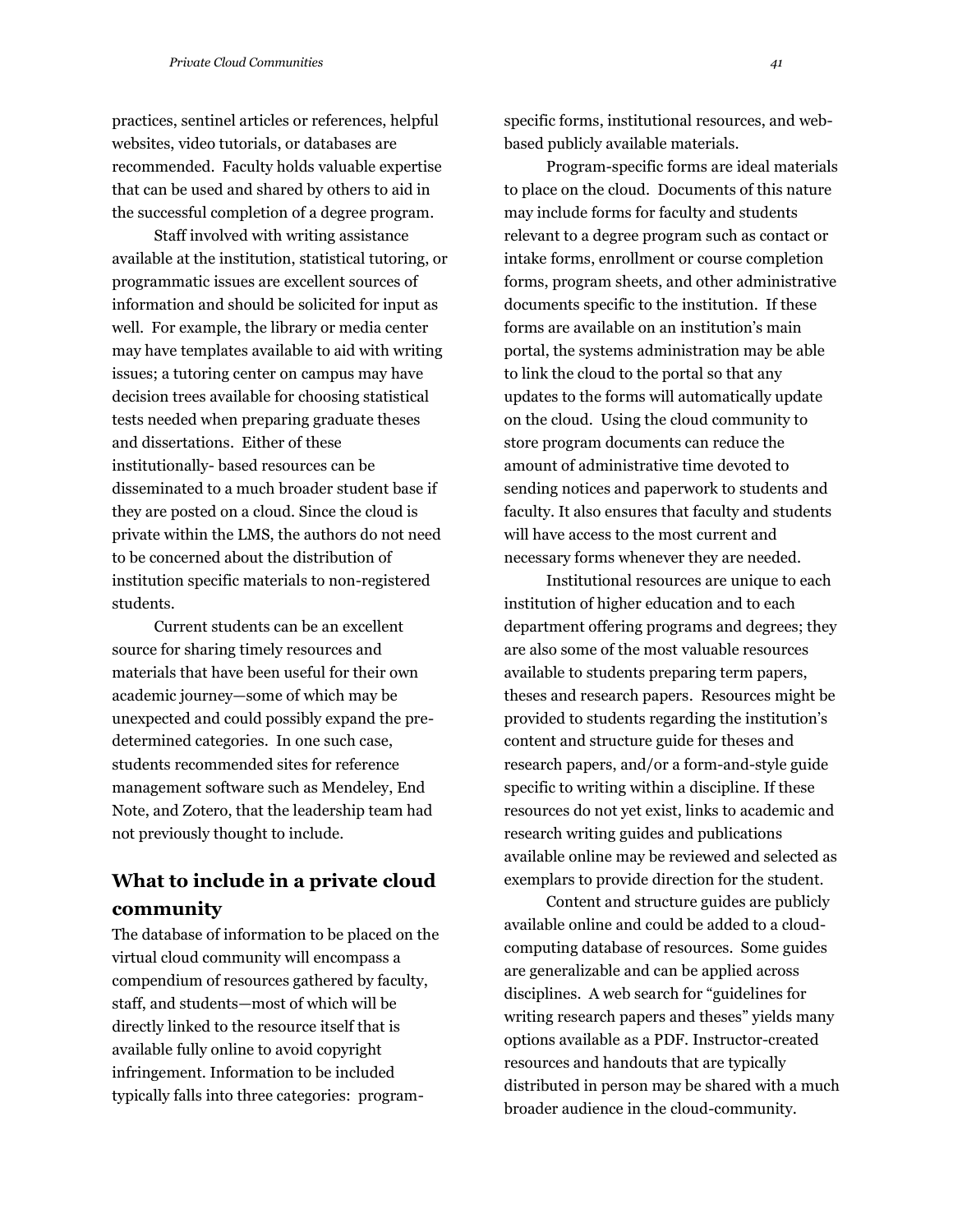Existing faculty-developed materials can be scanned and placed online, while still maintaining the integrity of the original author and affiliation with the institution.

A final recommended institutional and discipline specific resource for the private cloud could be sample papers and work of recent students or graduates. For example, graduate level students' manuscripts can often be retrieved through *Open Thesis* and *Proquest Dissertations and Theses*, and can be extremely helpful for other graduate students to see examples of distinctive work completed by people who have recently graduated from the same program of study. Similarly, course papers at the undergraduate level can offer scaffolded learning for diverse students to set minimum expectations at an institution. Program directors or chairpersons may want to select a handful of exemplary papers or theses that can serve as a model for other students and post them with their author's consent.

Standard practice at most graduate institutions is to have a public defense of the thesis or dissertation. Universities that record thesis and dissertation defenses using web conference sharing programs can post webbased links to the defenses on the virtual cloud community to make them available for viewing at a later date. Similarly, student-led meetings and organizations may opt to offer the meeting through a web-conferencing program to reach a broader or targeted audience. Sharing a link on an internal, password-protected site expands access to these events and serve to introduce students to institutional processes and opportunities.

Depending on the source material gathered for inclusion in the cloud, additional sub-headings will naturally evolve to be listed under each categorical tab. For example, Table 4 illustrates the possible expanded categories for a graduate-level cloud program.

| Home                               | <b>Resources</b>                    | <b>Writing Resources</b>                  |
|------------------------------------|-------------------------------------|-------------------------------------------|
| Welcome                            | <b>Institutional Resources</b>      | Writing Tools and Tips                    |
| Introductory Video                 | Sample Forms                        | <b>Institutional Form and Style Guide</b> |
| Program Newsletter                 | Directories                         | <b>Writing Manuals</b>                    |
| Program FAQ                        | Self-Management Resources           | Literature Review                         |
| <b>Courses Exam FAQ</b>            | <b>Study Skills Resources</b>       | <b>Citation Resources</b>                 |
| Department Website                 | <b>Learning Resources</b>           | <b>Writing Term Papers</b>                |
| <b>Forms</b>                       | <b>Research Help</b>                | <b>Program Support</b>                    |
| <b>Institution Forms</b>           | <b>Qualitative Inquiry</b>          | <b>Program Guides</b>                     |
| <b>Department Forms</b>            | <b>Qualitative Analysis</b>         | <b>Recommended Books</b>                  |
| Program Forms                      | Quantitative Inquiry                | <b>Consultant Database</b>                |
| Drop/Add Form                      | Quantitative Analysis               | <b>Support Group</b>                      |
| Admission and Completion Forms     | <b>Mixed Methods</b>                | <b>Program Requirements</b>               |
| <b>Other Resources</b>             | Sampling in Research                | <b>Critical Due Dates</b>                 |
| <b>Program Resources</b>           | <b>Survey Research Tools</b>        | <b>Matriculation Sources</b>              |
| <b>Institutional Social Media</b>  | <b>Action Research Guidelines</b>   | Credit Versus Non-Credit                  |
| <b>Common Literature Resources</b> | <b>Program Evaluation Materials</b> | <b>Graduation Support</b>                 |

#### **Table 4 Expanded graduate-level cloud categories**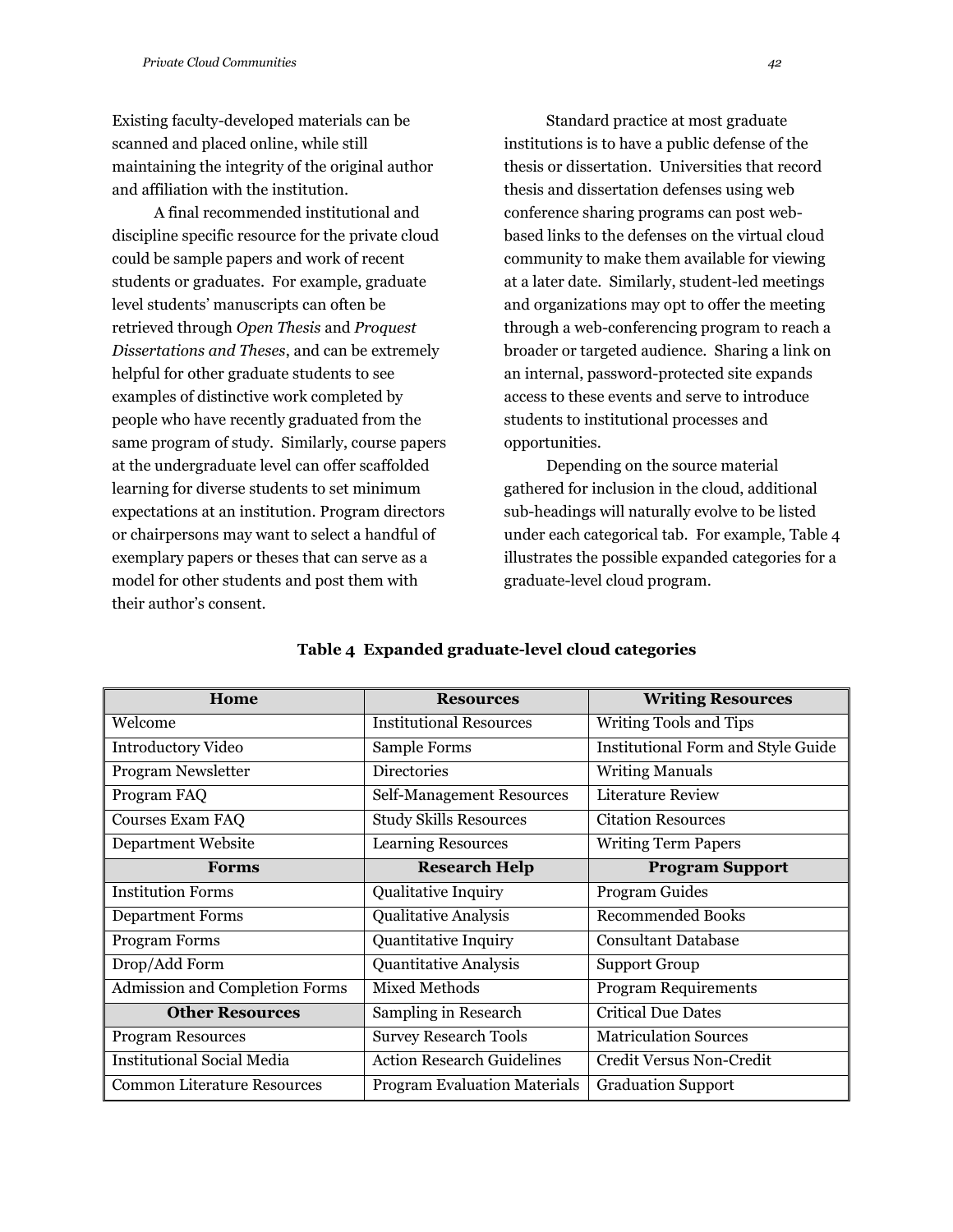## **How to make the cloud "live" for students and faculty**

Once resources have been gathered, organized, and cataloged, the resource collector will need to re-establish contact with the institution's systems administrator so that the technological aspect of building a cloud within the LMS may begin. In most cases the system administrator will be responsible for the technology and structural framework of the cloud, while the individual responsible for the content will have access and training to maintain the information available on the virtual community.

Depending on the ease of use of the LMS, it may be possible for the resource collector to upload web links and documents directly based on the materials shared by others involved in contributing to the virtual cloud-community. Alternately, the resource collector may need to send all files and links to the system administrator to build the community. It is imperative for collaboration between the two parties in order to ensure that the desired pedagogical and academic purpose of the cloudcommunity aligns with the availability of technology in the learning management platform. Checks and balances to make the cloud 'live' to students and faculty include:

 Are directions available for how to access the virtual cloud-community for the institution?

 Is the tab or the link in the LMS for the virtual cloud-community accessible through all web browsers?

• Are all web links functional?

 Do all documents and PDFs open correctly?

 Does the home page set the intended tone of the virtual cloud-community?

• Are categories efficiently organized?

 Should there be consolidation of categories or expansion of topics and headers?

 Are there a variety of media on the virtual cloud-community to make it appealing to users? (e.g. videos, tutorials, RSS feeds, Word/PDF documents, photos)

Once these items are verified, it is time to make the community available to intended users within the institution's LMS. As previously mentioned, administration will need to determine the audience for who should have access to the community. Since this article focuses on a virtual cloud-community that is built into the institution's LMS, and since all faculty and candidates have access to the LMS, administration will need to make decisions about who will be allowed to access the community. For example, if the cloudcommunity has been created strictly for undergraduate students who are parents, a selfidentified group of students may be granted access, perhaps through the approval of a group moderator. Depending on the purpose and intended audience of the cloud community, some institutions may choose to limit access to certain groups of faculty or students. These administrative decisions need to be clearly communicated to the systems administrator who will likely have the capability to control access to the cloud-community.

Administrators involved in programs may want to send out a brief email explanation of the cloud to eligible student populations, and a separate email announcement to eligible faculty. A well-written announcement might include a screen shot of how to access the virtual cloud community if it is embedded in the LMS, contact information for the moderator, or a hyperlink to the community itself.

### *Maintaining the community*

The value to the institution of the creation and use of a virtual cloud-community to support undergraduate and graduate students and faculty working together cannot be underestimated. The infusion of available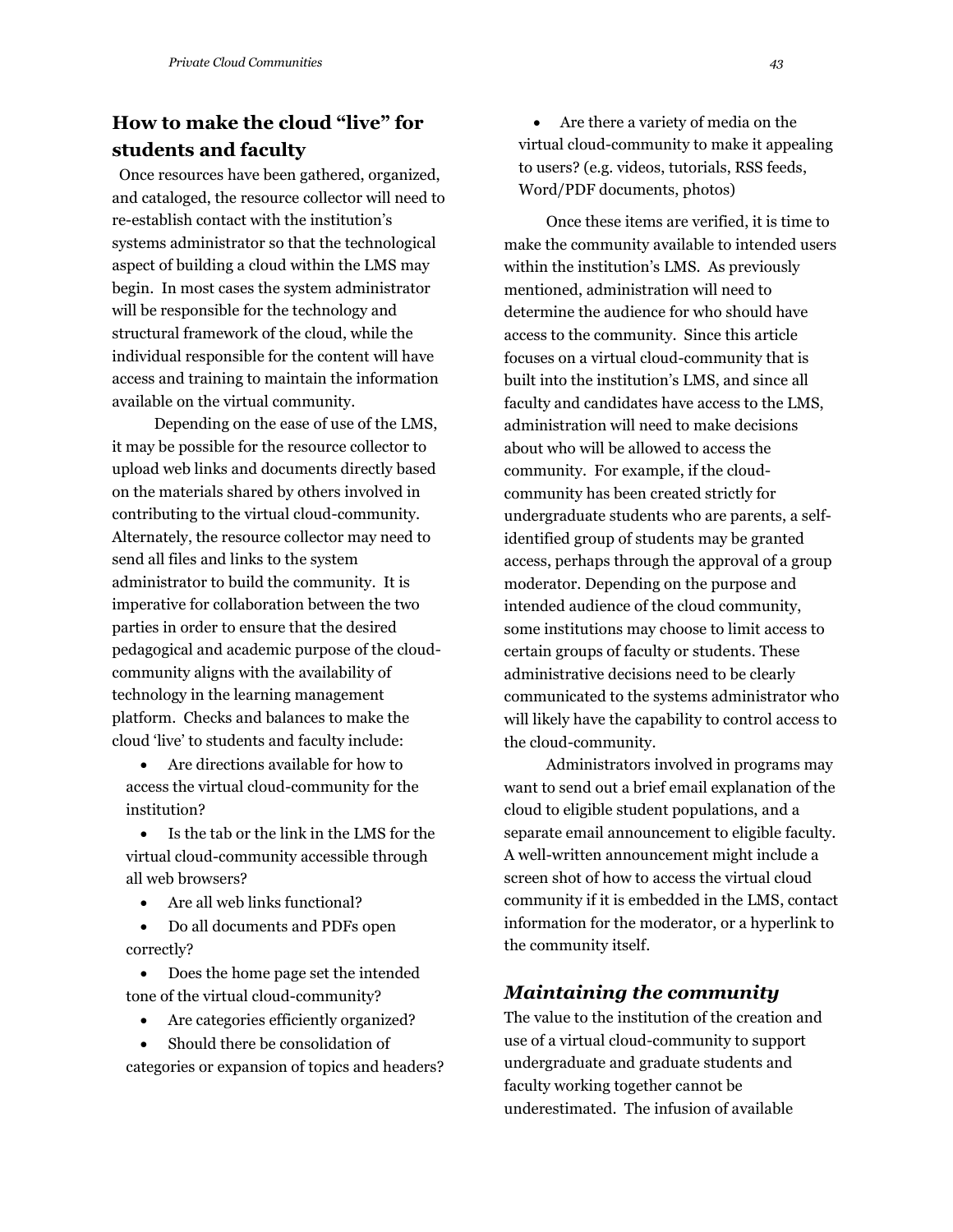technology to support students provides an easy access, cost-efficient, helpful portal into the world of the academic experience. The initial implementation process includes the collection and culling of appropriate web-based resources and documents. Yet in practice, this process becomes an on-going activity as the community expands and contracts predicated upon the needs at the time, updating of the links and webinars, as well as a periodic "cleaning" of the existing cloud framework. New, up-to-date, useful resources should be added regularly to a cloud to maintain student interest and ensure the accuracy of content. The resource collector should be mindful of the need to continually add and update materials to the cloud-community. In some cases faculty who did not previously contribute to the development of the cloud may be active users and have excellent suggestions for items and web links to be added.

Given the web-based nature of a virtual cloud-community, one can anticipate that web links provided by those who helped build the cloud may change or result in an error message. It is pivotal to the success and sustainability of the community that someone at the institution regularly verifies all sources to be sure links are functional. A cloud containing broken, nonfunctional links will result in decreased usage by those who need it the most. Preventative measures need to be in place to continually monitor and update content on any web-based resource such as a cloud community.

Once the managed institutional networks and resources on the cloud are in place, a series of live or virtual sessions with faculty can acquaint them with the cloud community and its content. It is imperative for faculty to "buy in" to the usefulness and importance of the virtual cloud in order for the utility of the resource to be passed on to students. Faculty need to know how to access the community within the LMS, how to contribute, and how the community can be used in the management of academic work.

Similar applications through detailed instructions and announcements to targeted student populations are a must in infusing the positive attributes of the cloud community and its essential components for academic success.

With the identification and use of appropriate resources and institutional supports, the virtual cloud-community will function with little maintenance, low overhead costs, and great benefit to faculty and students in a program. Ongoing evaluation of its usage or non-usage, and specific academic content should be shared across the interested academic partners (faculty, students, the resource collector and systems administrator) for ease of accessibility, content improvement and validity, and whether or not it has made a difference in the academic lives of students.

### **Conclusion**

Private virtual cloud-based communities provide a means for institutions to consolidate and standardize information for registered students to help them manage their course work and receive support. The virtualization of resources may help reduce confusion and uncertainty to students and faculty negotiating the open-access experience. The ability for institutions to offer clear information to students all in one place may contribute to improved quality assurance of the learning experience. Most importantly, the virtual cloud-community offers a benefit for students to receive program specific support and an informative technological connection to their institution connection, all of which may help promote student success.

#### **References**

- Abramovich, S., Schunn, C. & Higashi, R. M. (2013). Are badges useful in education? It depends upon the type of badge and expertise of learner. *Educational Technology Research and Development*, *61*(2), 217– 232. http://dx.doi.org/10.1007/s11423-013-9289-2
- Allen, I. and Seaman, J. (2007). *Online nation: Five years of growth in online learning.* Babson Survey